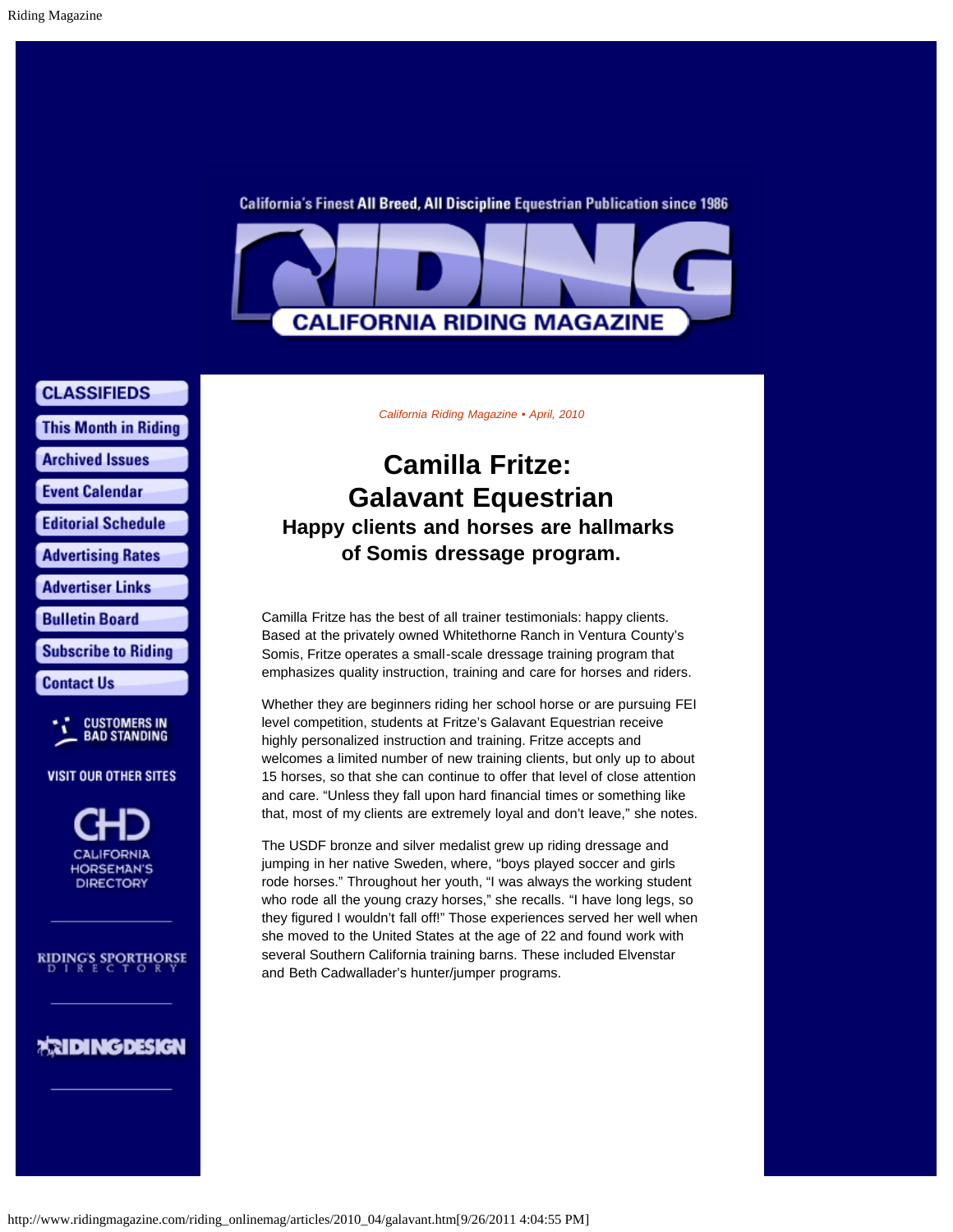

Fritze went into business for herself as a dressage trainer 10 years ago. Success for herself and her students in the show ring has come handin-hand with the pleasure of helping riders advance at home. Her clientele includes those who own horses that she competes and amateurs who campaign their own mounts.

Another Galavant Equestrian trademark is happy horses. Fritze is a big believer in the value of variety in a horse's life. In addition to the regulation-sized dressage court, Whitethorne Ranch has a quarter-mile track, two large jumping arenas and a grass jumping field. Fritze incorporates all these settings into her horses' training and it's rare that any of her horses work in the same environment two days in a row. Cavaletti and small jumps are frequently part of her dressage horses' routines and the track is often a great place to work on tempi flying lead changes or other dressage movements. "Jumping is good for strengthening and coordination and for keeping the mind fresh," she says. "And, just because it's a track doesn't mean you have to race on it."

Some of her students like having their lessons in the dressage arena with its mirrors on the short end. "That's fine," Fritze comments. "I just make sure that, if I ride the horse the next day, we don't work in the dressage arena. Horses that have more to their life than one routine are happier." Fritze learned this lesson many years ago. "I used to work for an old man in Sweden, one of those self-taught, really clever guys. He would always mix things up. He used to send us out on the trail and say, 'Don't come back for two hours'."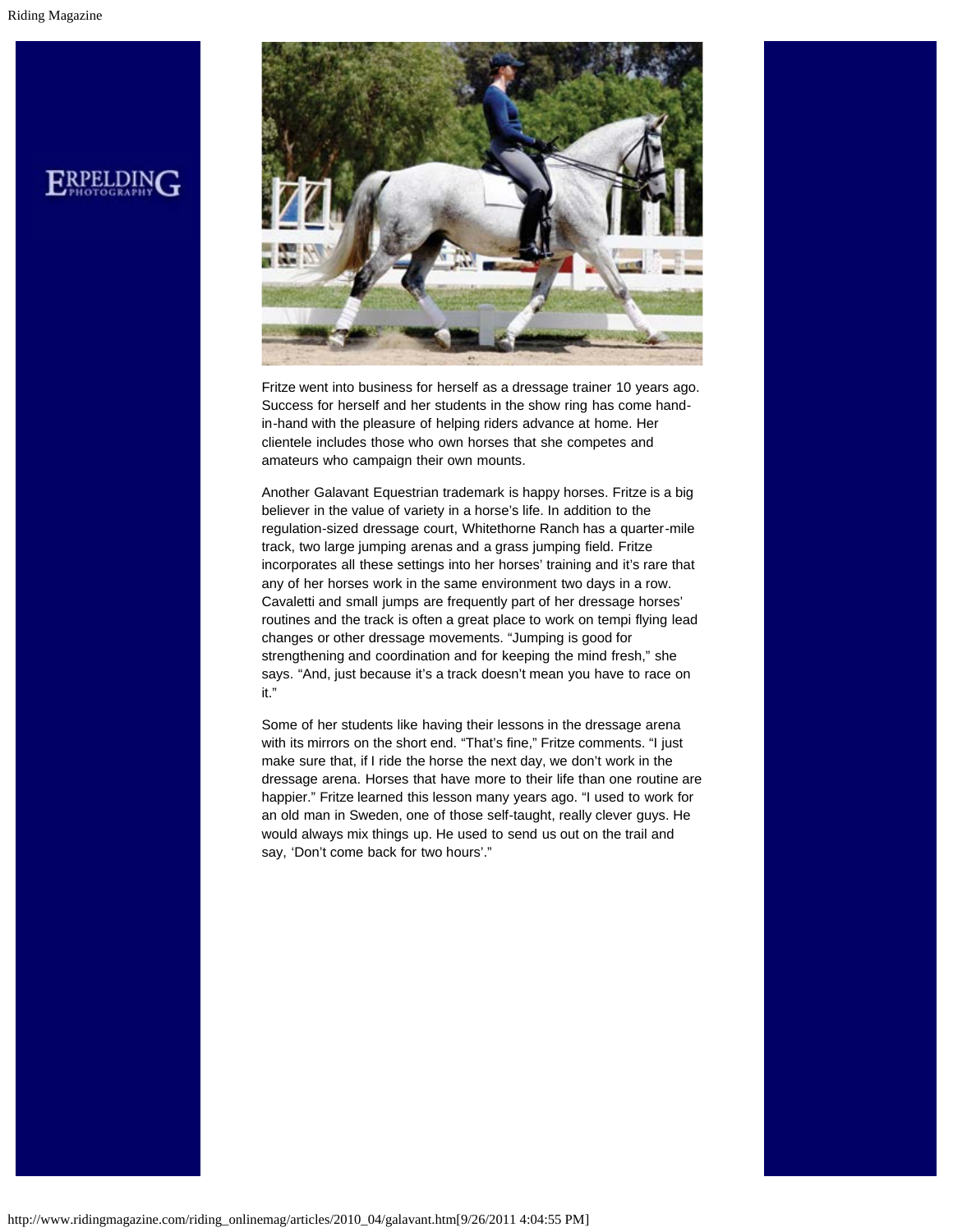

## **Getting It Straight**

Body alignment is an area of focus in Fritze's work with riders. "If the rider is sitting right, their aids will be correct and the horse can much more easily do what he's being asked to do," she notes. "It's a lot easier for the rider to apply the right aids if they are sitting in balance and do not get in the way of the horse." Finding this alignment results from a combination of a student's learning correct body positioning and then actively feeling it. "Once they have that knowledge and feel, people become more confident. They can tell for themselves that their position and aids are correct and consistent. There are no question marks."

Equestrian-oriented Pilates is a big part of Fritze's own riding regimen and she advocates it passionately for her students and any rider who wants to get the most from their riding time. Fritze works with Equestrian Pilates® founder Elizabeth Hanson. "It has made a huge difference," she enthuses. "Everyone's body is crooked or imbalanced to some degree, even those with great posture.

"If a person is riding the same horse all the time, both rider and horse start compensating for their imbalance. Part of my job as an instructor is to make riders aware of and correct their position, posture and imbalance and that is so much easier to do if people are also actively working on this off the horse. You will get there much quicker."